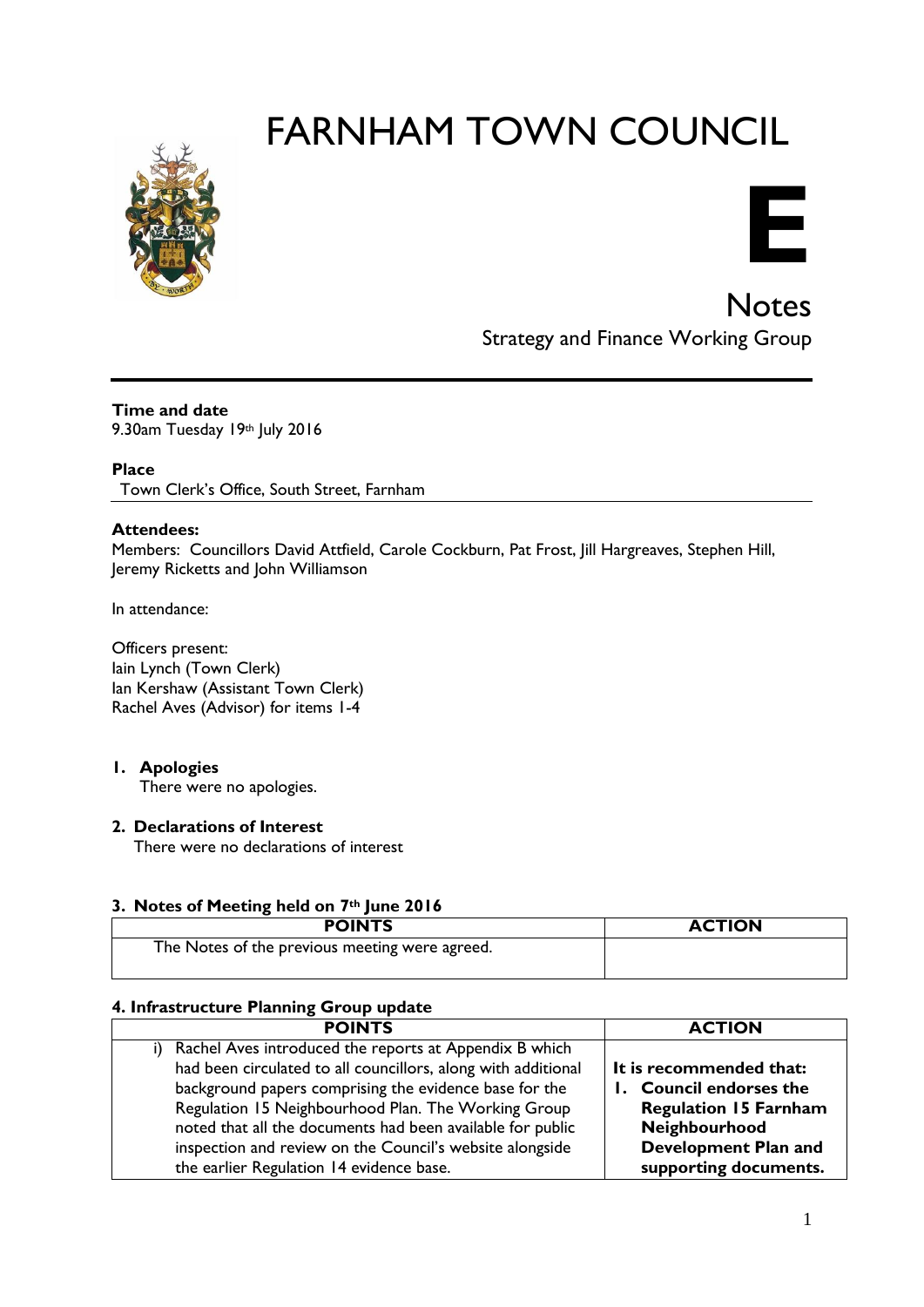- ii) The Working Group received the notes of the Councillor briefing that had taken place on 7<sup>th</sup> July which outlined details of changes to the plan as a result of the Regulation 14 consultation, updates to the evidence base, and changes in legislation.
- iii) The Habitats Regulation Assessment had been submitted after the member briefing but confirmed, as expected, that no further work was required by the Town Council for its Neighbourhood Plan. Cllr Williamson asked if a sentence could be added to say that evidence was awaited from natural England on the effectiveness of SANG. However this was not felt necessary as it did not add to the policy FNP12 which requires mitigation measures to be agreed with Natural England in line with NRM6.
- iv) The Working Group discussed a number of issues that had arisen in relation to the environmental policies, noting that the historic designation of AGLV (Area of Great Landscape Value) was no longer supported by the National Planning Policy Framework and that local designations which had been supported through consultation were included in the Plan. This included additional Conservation Area policies and the inclusion of the area of the historic Old Park in policy FNP10 – Protect and Enhance the Countryside, due to its High Landscape Sensitivity. Members noted that the AMEC Landscape Study commissioned by Waverley had been used to inform the Neighbourhood Plan and specific sites within it, and formed part of the evidence base.
- v) The Working Group received a minor update to the Housing figures in the light of new figures provided by Waverley Borough Council (sites completed up from 169 to 180), with the Neighbourhood Plan allocation for new net dwellings from 2013 to 2031 being 845 over ten sites.
- vi) The Working Group endorsed the Regulation 15 Plan and the supporting documents for approval by Council.
- vii)Cllr Cockburn advised that subject to the decision of Council it was intended to submit the Plan to Waverley on 22<sup>nd</sup> July to begin its formal six week consultation period ahead of the appointment of an independent examiner (in conjunction with FTC) to examine the Plan. After a successful examination WBC would arrange for a referendum to be held on the Plan.
- viii) The timetable going forward was expected to be:
	- July 2016 Submission of Neighbourhood Plan to Waverley BC (FTC)
	- Summer 2016 Regulation 16 Consultation (WBC)
	- Autumn 2016 Examination (WBC)
	- Early Winter 2016 Referendum (WBC)
	- Winter 2016/17 Adoption of Farnham Neighbourhood Development Plan (WBC)
- ix) The Working Group thanked Rachel Aves for the hard work she had personally put into supporting the development of the Neighbourhood Plan.
- **2. Council approves the Regulation 15 Farnham Neighbourhood Development Plan and supporting documents for submission to Waverley Borough Council, in line with the Neighbourhood Planning Regulations 2012.**
- **3. The Town Clerk, in liaison with the Leader and the Infrastructure Planning Group, be delegated to make any minor amendments to the Neighbourhood Plan and associated documents, prior to submission to Waverley Borough Council.**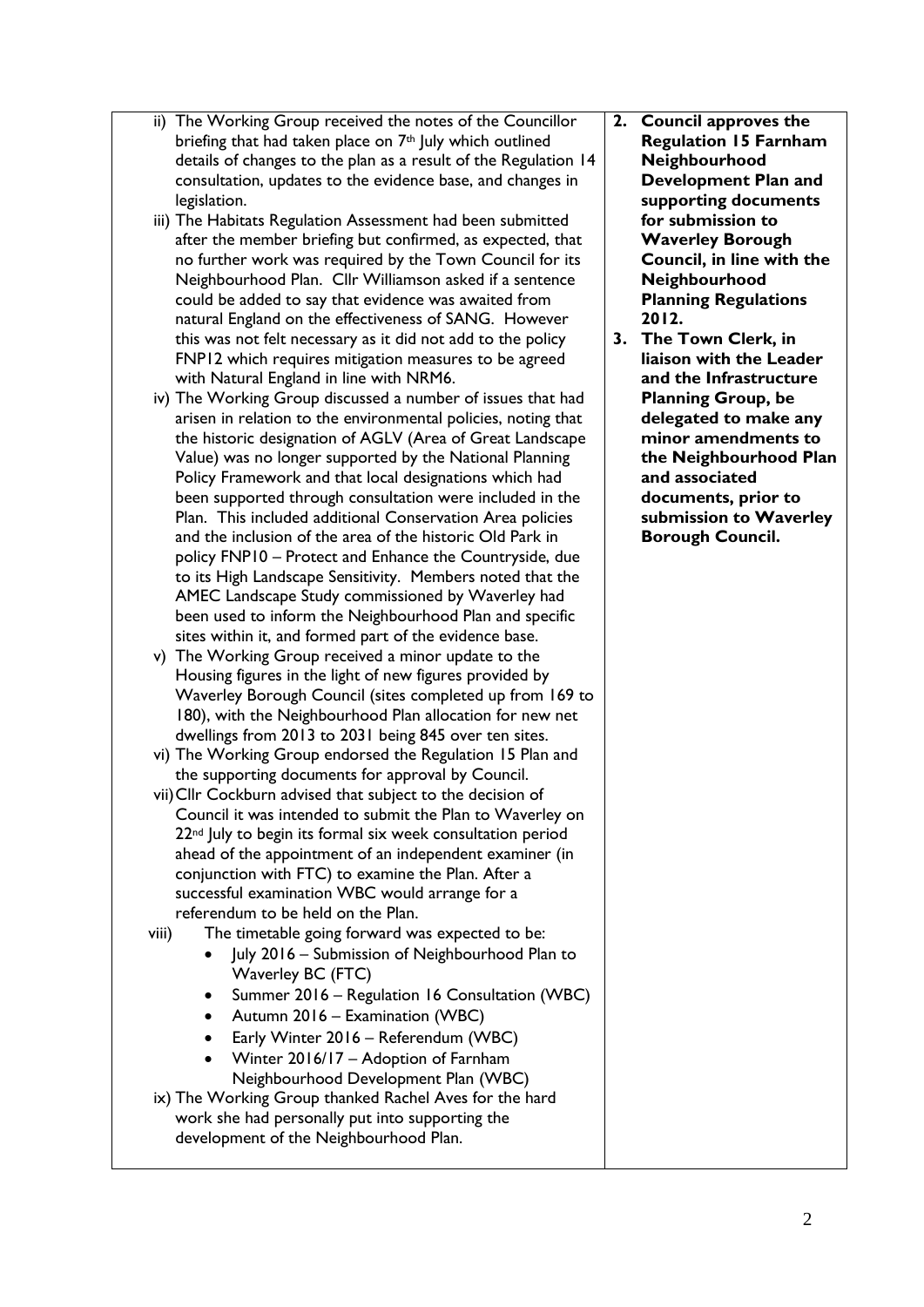# **6. Quarterly Finance**

|         | <b>POINTS</b>                                                                                                                                                                                                                                                                                     | <b>ACTION</b> |
|---------|---------------------------------------------------------------------------------------------------------------------------------------------------------------------------------------------------------------------------------------------------------------------------------------------------|---------------|
| $\vert$ | Members received the following documents reflecting the<br>financial position at the end of the first quarter.<br>Financial Budget Comparison between 1st April and<br>i.<br>June 30th 2016<br>ii. Trial balance at 30 <sup>th</sup> June 2016<br>iii. Statement of Investments at 30th June 2016 |               |
|         | iv. Debtors at 30th June 2016<br>2) Members reviewed the income and expenditure noting that at<br>three months overall spend was on target with a quarter of<br>budget spent whilst income was half the budgeted sum, with half<br>the precept received to date.                                  |               |
| 3)      | Members noted that the trial balance and bank and petty cash<br>reconciliations were as expected;                                                                                                                                                                                                 |               |
| 4)      | The Working Group reviewed the level of investments and the<br>fact that the interest rate on investments at HSBC had dropped<br>to 0.25% for all savings up to 9 months as a result of the<br>uncertainties in the financial markets.                                                            |               |
| 5)      | In relation to debtors members noted the level of debtors<br>including a number that related to sponsorship.                                                                                                                                                                                      |               |
| 6)      | The BACS payments and cheque payments were available for<br>inspection.                                                                                                                                                                                                                           |               |

## **8. Contracts Update**

| <b>POINTS</b>                                                                                                                                                                                                                                                                                                                                                                                                                                                                                         | <b>ACTION</b>                                                                                                                                              |
|-------------------------------------------------------------------------------------------------------------------------------------------------------------------------------------------------------------------------------------------------------------------------------------------------------------------------------------------------------------------------------------------------------------------------------------------------------------------------------------------------------|------------------------------------------------------------------------------------------------------------------------------------------------------------|
| The Clerk advised that the new Business and Contracts Officer<br>was in post (lain McCready) and provided a brief update on<br>current contracts including:<br>Additional grass cutting to clear the backlog caused by<br>the difficult growing conditions;<br>Quotations received for the repair or replacement of<br>the automatic entrance doors with the<br>recommendation that the doors be replaced as the<br>costs $(£3,400)$ were similar to that for the repair by<br>the existing supplier; | <b>Recommendation to</b><br>Council:<br>The entrance doors be<br>replaced by ADSF with the<br>costs met from the<br><b>Property Maintenance</b><br>budget. |
| The use of a drone to survey council properties and<br>identify remedial works required and take some town<br>photographs for promotional purposes; and<br>Anticipated repairs to the public Art Seating in the<br>$\bullet$<br>Boots courtyard which had deteriorated significantly.                                                                                                                                                                                                                 | Town Clerk to discuss repair<br>costs for the Boots Courtyard<br>seating with the Public Art<br>Trust.                                                     |

## **9. Property Matters**

| <b>POINTS</b>                                              | <b>ACTION</b> |
|------------------------------------------------------------|---------------|
| The Clerk reported on a number of property matters         |               |
| including: i) Progress on establishing the Hale Trust with |               |
| anticipation that the Charity Commission would issue the   |               |
| Trust's Charity number in the near future and confirmation |               |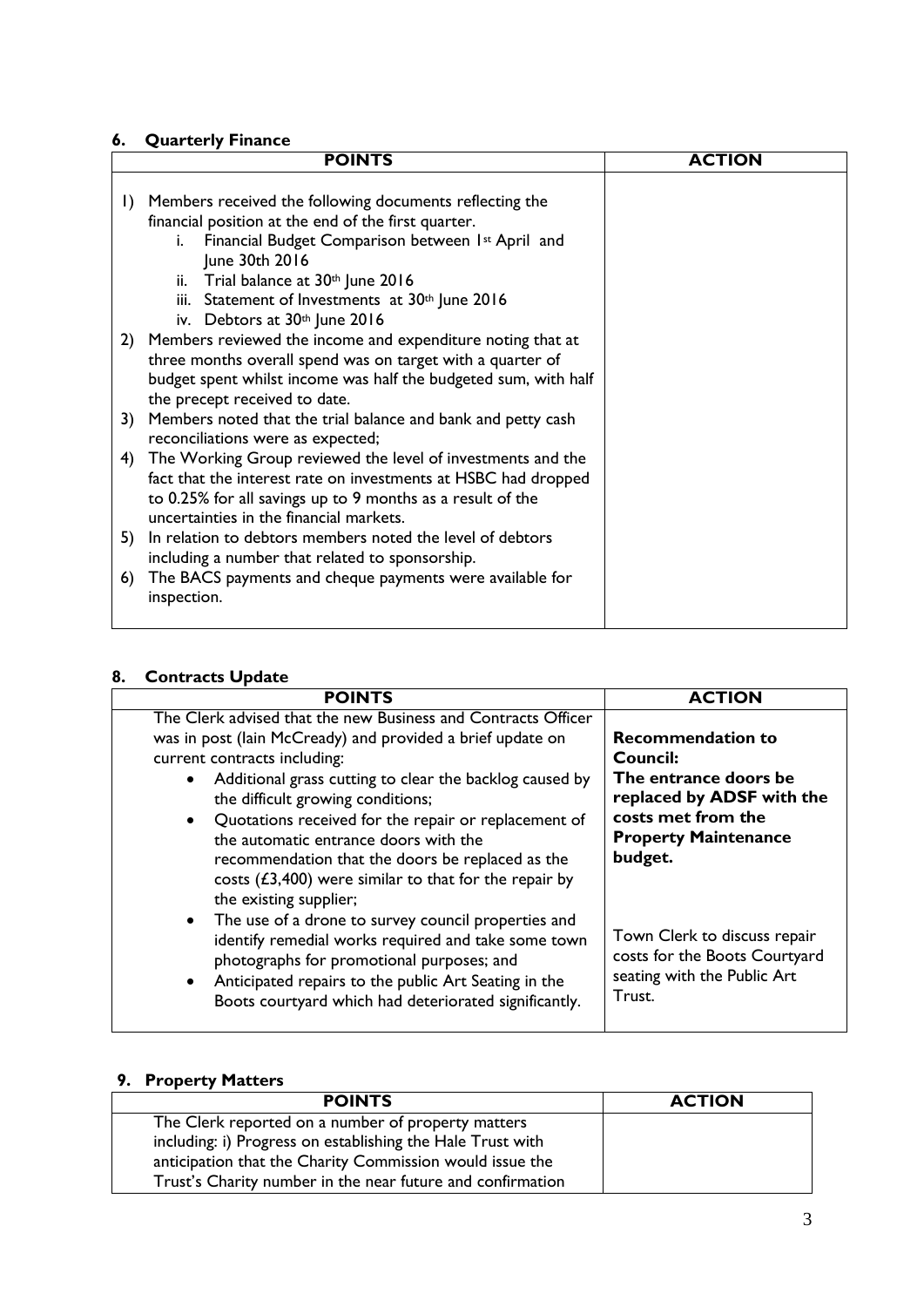| that the first funding application had been submitted to the  |                        |
|---------------------------------------------------------------|------------------------|
| SCC Leaders' Fund.                                            |                        |
| ii) Confirmation of the sealing of the deed for access to the |                        |
| Porthaven development site off West Street                    |                        |
| iii) An update on discussions with the Farnham Gospel Hall    | Town Clerk to continue |
| Trust for changes to the access at Green Lane Cemetery and    | discussions as agreed. |
| details of the valuation received.                            |                        |

# **10. Grants**

| <b>POINTS</b>                                                                                                                                                                                                                                                                                                                                                                                             | <b>ACTION</b>                                                                                                                                                  |
|-----------------------------------------------------------------------------------------------------------------------------------------------------------------------------------------------------------------------------------------------------------------------------------------------------------------------------------------------------------------------------------------------------------|----------------------------------------------------------------------------------------------------------------------------------------------------------------|
| The Working Group noted that all community grants<br>$\Box$<br>recipients had received their 2016/17 payments.                                                                                                                                                                                                                                                                                            |                                                                                                                                                                |
| 2) The Working Group agreed that a late claim for payment<br>by the Farnham Museum for the 2014/15 Big Dig project<br>should be released and funded from the Localism Initiatives<br>Fund.                                                                                                                                                                                                                | <b>Recommendation to</b><br>Council:<br>It is recommended that<br>a grant of £2,000 be<br>awarded to support the<br>relaunch of the<br><b>Farnham Festival</b> |
| 3) The Working Group considered a detailed proposal<br>(Appendix G to its agenda) for a grant to help with the<br>relaunch of the Farnham Festival which had been an integral<br>part of the Farnham music scene since 1962. Strategy &<br>Finance agreed to support the relaunch with a grant of<br>£2,000 from the Localism Initiatives Fund and signpost the<br>applicant to other sources of support. |                                                                                                                                                                |

# **11. Trade Waste Consultation**

| <b>POINTS</b>                                                  |    | <b>ACTION</b>            |
|----------------------------------------------------------------|----|--------------------------|
| The Working Group reviewed the Trade Waste Policy              |    | <b>Recommendation to</b> |
| Consultation being undertaken by Waverley Borough Council,     |    | <b>Council that:</b>     |
| and attached at Appendix H. The Working Group welcomed         |    | 1) The approach set      |
| the proposals that would help alleviate the longstanding       |    | out in the               |
| problem of a minority of businesses that leave their unsightly |    | consultation paper       |
| trade waste bins and bags in the streets on a permanent basis. |    | be welcomed and          |
| If adopted, trade waste bins could only be left out from 6.am  |    | endorsed;                |
| to 9.30am. It was noted that this could conflict with          | 2) | <b>The Town Clerk</b>    |
| restrictions in the centre of Farnham where no loading or      |    | discuss the issue of     |
| unloading is allowed after 8am, and suggested that             |    | the hours and the        |
| consideration should also be given to an evening collection    |    | impact of the policy     |
| option. It was agreed to recommend that the approach set out   |    | on loading and           |
| in the policy be endorsed with detailed hours to be discussed  |    | unloading                |
| between the Town Clerk and the Head of Environmental           |    | restrictions with        |
| Services at Waverley Borough Council.                          |    | officers at Waverley     |
|                                                                |    | <b>Borough Council.</b>  |
|                                                                |    |                          |

# **12. Town Clerk Update**

| <b>POINTS</b>                                                                                                                                                                                    | <b>ACTION</b>     |
|--------------------------------------------------------------------------------------------------------------------------------------------------------------------------------------------------|-------------------|
| The Town Clerk provided a verbal update on:                                                                                                                                                      |                   |
| Staffing and recruitment - which would be subject to a<br>future report to the HR Panel. A revised staffing chart with<br>responsibilities was being prepared for circulation to<br>councillors. | <b>Town Clerk</b> |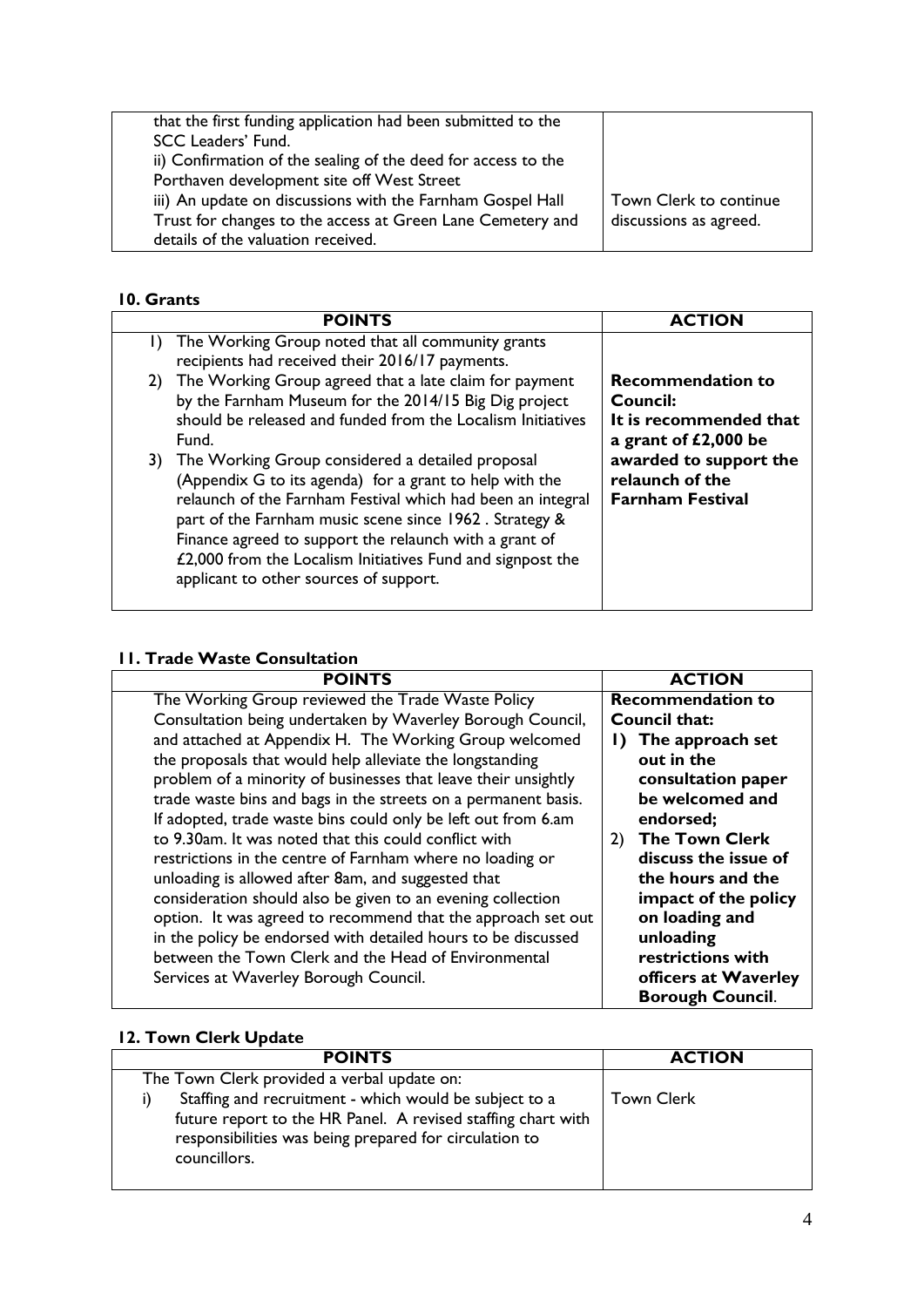| ii)  | Legal advice received to date on the Brightwells/East Street |                                |
|------|--------------------------------------------------------------|--------------------------------|
|      | development. It was noted that further information was       |                                |
|      |                                                              |                                |
|      | awaited.                                                     |                                |
| iii) | Suggestions for suitable projects for developer              | <b>Assistant Town Clerk to</b> |
|      | contributions which had been sought from councillors. Cllr   |                                |
|      |                                                              | pursue                         |
|      | Attfield felt that the Badshot Lea Pond project which had a  |                                |
|      | funding shortfall should be added to the list.               | Town Clerk to discuss with     |
|      |                                                              |                                |
| iv)  | The unveiling of the Billy Beldham sign at Wrecclesham.      | <b>Wrecclesham History</b>     |
|      |                                                              |                                |
|      | The Working Group agreed that the sign should be insured     | Project.                       |
|      | by the Council if that was the wish of the volunteers that   |                                |
|      |                                                              |                                |
|      | erected it.                                                  |                                |
|      |                                                              |                                |

# **13. Date and Time of Next Meeting**

| <b>POINTS</b>                                            | <b>ACTION</b>           |
|----------------------------------------------------------|-------------------------|
| Members agreed that the next meeting would take place on | Town Clerk to circulate |
| Tuesday 13th September 2016 at 9.30am                    | agenda                  |

Meeting ended at 10.47am

Notes written by Iain Lynch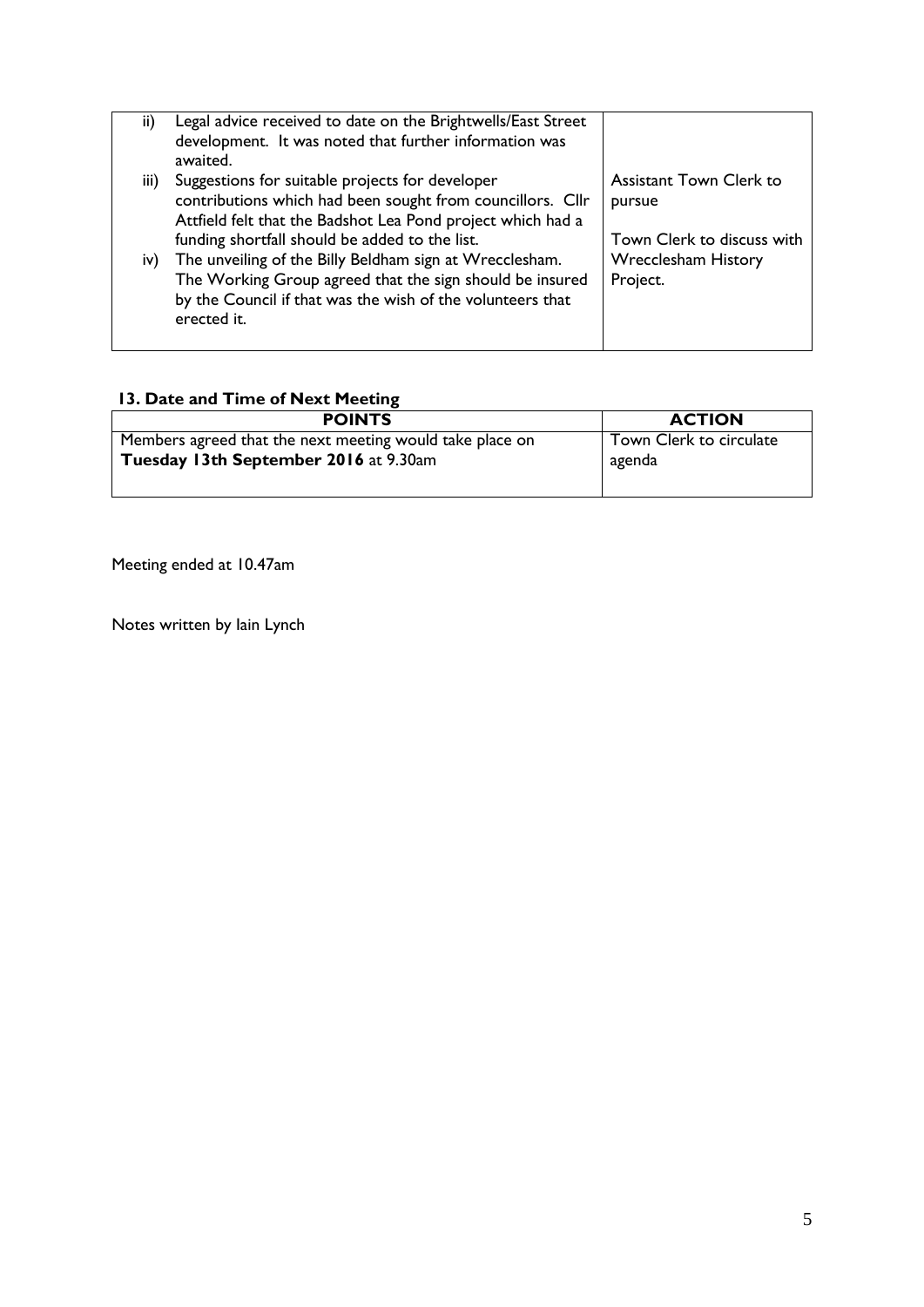

# FARNHAM TOWN COUNCIL

**Notes** Planning & Licensing Consultative Group

**I**

**Time and date**

9.30 am on Monday 18 July 2016

**Place** Council Chamber, South Street, Farnham

## **Planning & Licensing Consultative Group Members Present**

Councillor C Cockburn Councillor | S Fraser Councillor M Hyman Councillor A Macleod Councillor J Williamson

**Other Councillors in attendance:** None

**Officers in attendance:** Ian Kershaw

**NOTE: The comments and observations from Waverley Borough Councillors are preliminary ones prior to consideration at Borough Council level and are based on the evidence and representations to the Town Council.**

- **1) Apologies**  Councillors Dunsmore, Mirylees and Ricketts.
- **2) Declarations of Interest** None.

## **3. Applications Considered by the Planning & Licensing Consultative Group on 18 July 2016**

#### **Borough Council Planning Applications**

#### **Farnham Bourne**

**WA/2016/1245 Farnham Bourne Kate Ingram** Erection of extensions and alterations. 5 OLD FRENSHAM ROAD, FARNHAM GU10 3PT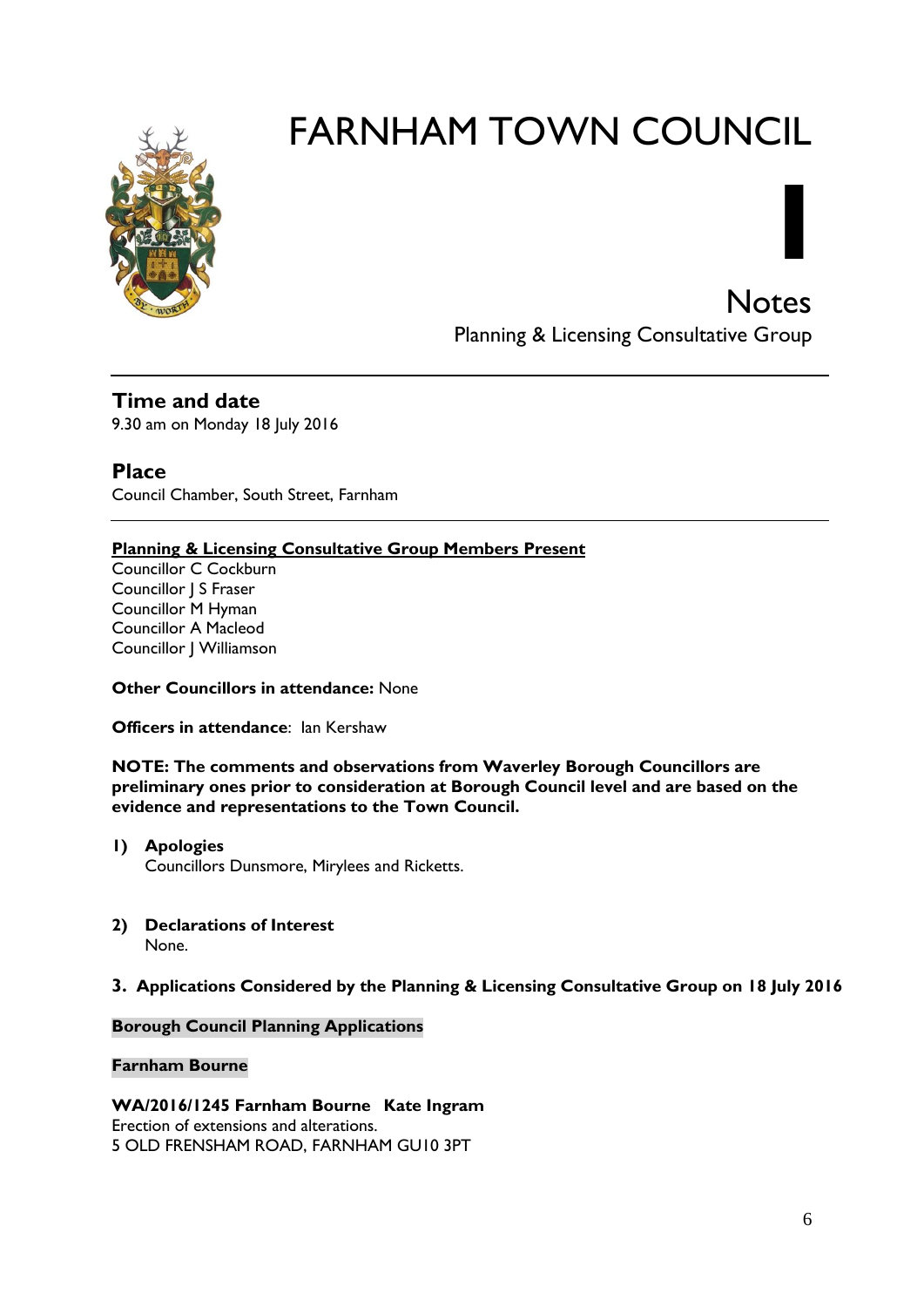**Farnham Town Council has no objections subject to the extensions and alterations being in keeping with the Farnham Design Statement and all materials in keeping with existing.**

#### **WA/2016/1247 Farnham Bourne David Spring**

Erection of a detached dwelling and garage with access off Longdown Road. LAND WEST OF 20 LONGDOWN ROAD, LOWER BOURNE GU10 3JU **Farnham Town Council has no objections subject to being in keeping with the Farnham Design Statement.**

#### **WA/2016/1278 Farnham Bourne David Spring**

Erection of dwelling following demolition of existing dwelling. LODGE HEATH, 31 LODGE HILL ROAD, LOWER BOURNE GU10 3QW **Farnham Town Council has no objections subject to being in keeping with the Farnham Design Statement.**

#### **WA/2016/1266 Farnham Bourne Rachel Kellas**

Outline planning application for the erection of up to 130 dwellings and a community building to be alternative uses within Use Class A1-A5, D1 and D2; with associated highways, open space and Suitable Alternative Natural Green Space (SANGS).

LAND AT FRENSHAM VALE, FARNHAM

**Farnham Town Council strongly objects to the application which is inappropriate for the site. The site is not sustainable. There is flood risk. There is insufficient access. It is half a mile to the nearest bus stop. It is not near any local services. There are no pavements on the roads to the site. It is not an appropriate site for this volume of houses. It is outside of the Built Up Area Boundary in the emerging Neighbourhood Plan. The site forms part of the green transition from Frensham Common SPA into the Town and as such is in countryside protected for transition.** 

**Farnham Castle**

**WA/2016/1235 Farnham Castle David Spring**

Erection of extensions and alterations. 10- 13 WEST STREET, FARNHAM GU9 7DN **Farnham Town Council has no objections subject to the approval of the Listed Buildings Officer.**

**WA/2016/1236 Farnham Castle David Spring**

Listed Building consent for erection of extensions and alterations. 10- 13 WEST STREET, FARNHAM GU9 7DN **Farnham Town Council has no objections subject to the approval of the Listed Buildings Officer.**

#### **WA/2016/1232 Farnham Castle Kate Ingram**

Erection of a raised terrace and alterations (revision of WA/2016/0052). BURLES HOUSE, CRONDALL LANE, DIPPENHALL GU10 5DN **Farnham Town Council has no objections subject to the approval of the Listed Buildings Officer.**

**WA/2016/1233 Farnham Castle Kate Ingram** Listed Building Consent for the erection of a raised terrace and alterations. BURLES HOUSE, CRONDALL LANE, DIPPENHALL GU10 5DN **Farnham Town Council has no objections subject to the approval of the Listed Buildings Officer.**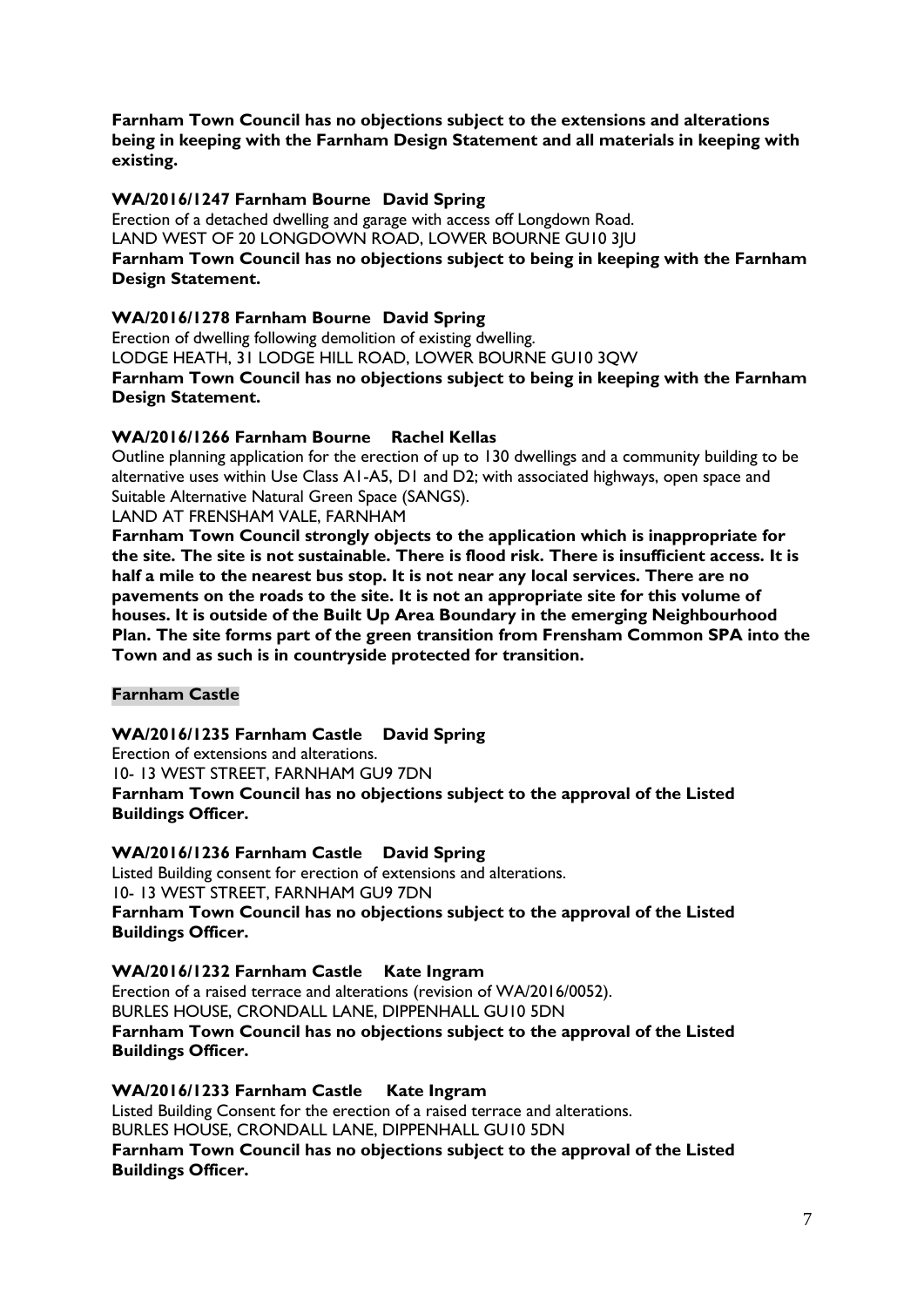#### **WA/2016/1276 Farnham Castle David Spring**

Erection of extensions and alterations to provide a two storey dwelling. 6 LARKFIELD ROAD, FARNHAM GU9 7DB

**Farnham Town Council has no objections subject to the alterations and extensions being in keeping with the Farnham Design Statement.**

#### **WA/2016/1268 Farnham Castle Kate Ingram**

Certificate of Lawfulness under Section 192 for erection of a timber fence. CORNER COTTAGES,THE CHANTRYS, FARNHAM GU9 7AJ **Farnham Town Council has no objections.**

#### **WA/2016/1269 Farnham Castle Kayleigh Taylor**

Certificate of Lawfulness under Section 192 for replacement of grass with charcon grass grid for parking. LAND AT THE CHANTRYS, FARNHAM GU9 7AH

**Farnham Town Council has no objections.**

#### **WA/2016/1228 Farnham Castle Kayleigh Taylor**

Change of Use of land to residential and erection of a double garage building with store following demolition of stable and garage.

CORNMONGERS, RUNWICK LANE, RUNWICK GU10 5EE

**Farnham Town Council has no objections subject to being in keeping with the Farnham Design Statement.**

#### **PRA/2016/0012 Farnham Castle Kayleigh Taylor**

General Permitted Development Order 2015, Schedule 2 Part 3 Class Q - Prior Notification Application for change of use of agricultural building to 1 dwelling (Class C3) and associated operational development.

BARNS AT WILLEY FARM, CHAMBER LANE, FARNHAM GU10 5ES **Farnham Town Council has no objections.**

#### **WA/2016/1312 Farnham Castle Kayleigh Taylor**

Display of internally illuminated signs.

16 LION AND LAMB YARD, FARNHAM GU9 7LL

**Farnham Town Council objects to the application on the grounds that is contrary to the Farnham Conservation Area policy and the Shop Front Design Guide which do not permit any internally illuminated signs.**

#### **Farnham Firgrove**

**NMA/2016/0114 Farnham Firgrove Mrs M Knight** Amendment to WA/2015/1959 to provide alterations to Juliette balcony. 4 WARRENHURST COTTAGE, OLD FARNHAM LANE, FARNHAM GU9 8JU **Farnham Town Council has no objections subject to the alterations being in keeping with the Farnham Design Statement.**

#### **WA/2016/1321 Farnham Firgrove Kate Ingram**

Erection of single-storey side extension. 24A WAVERLEY LANE, FARNHAM GU9 8BQ

**Farnham Town Council has no objections subject to the extension being in keeping with the Farnham Design Statement.**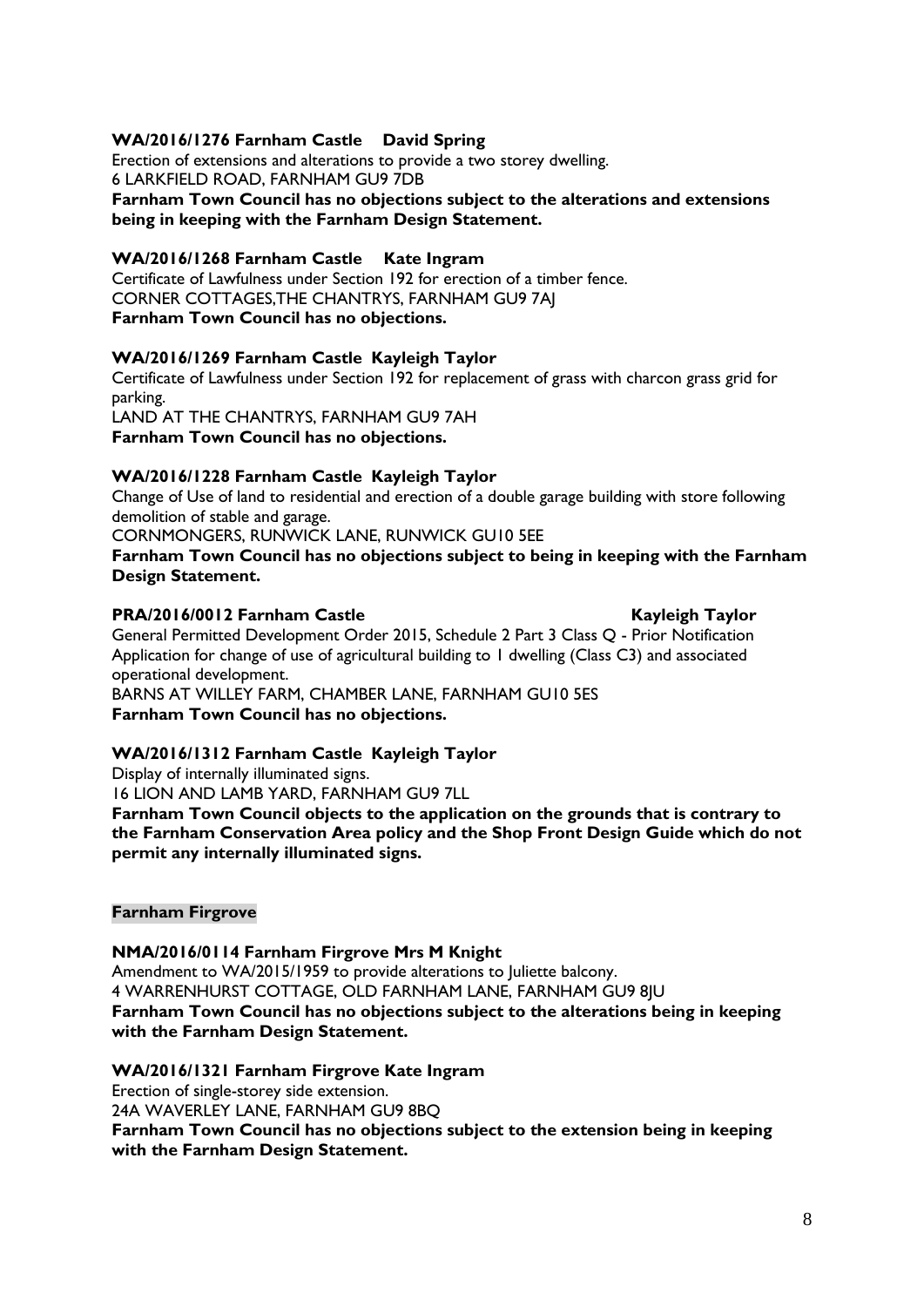#### **WA/2016/1240 Farnham Firgrove Julie Paine**

Alterations to roof and construction of dormer windows along with alterations to elevations to form additional habitable floor space.

38 EDWARD ROAD FARNHAM GU9 8NP

**Farnham Town Council has no objections subject to the alterations being in keeping with the Farnham Design Statement and all materials being in keeping with existing.**

#### **WA/2016/1274 Farnham Firgrove Kate Ingram**

Erection of extensions and alterations including dormer window to provide additional habitable accommodation.

101 WEYDON HILL ROAD, FARNHAM GU9 8NZ

**Farnham Town Council has no objections subject to the extension and alterations being in keeping with the Farnham Design Statement and all materials being in keeping with existing.**

#### **WA/2016/1310 Farnham Firgrove Kate Ingram**

Certificate of Lawfulness under Section 192 for erection of roof extension and alterations to garage to provide additional habitable accommodation.

10 LONGLEY ROAD, FARNHAM GU9 8LZ

**Farnham Town Council has no objections.**

#### **WA/2016/1279 Farnham Firgrove Julie Paine**

Erection of extensions and alterations to provide a gym, children's play area and new pedestrian access.

BRAMBLETON HALL, TALBOT ROAD, FARNHAM GU9 8RR

#### **Farnham Town Council has no objections subject to the extension and alterations being in keeping with the Farnham Design Statement and all materials being in keeping with existing.**

#### **WA/2016/1286 Farnham Firgrove Julie Paine**

Erection of extension and alterations to existing garage to provide additional habitable accommodation.

17 BRIDGEFIELD, FARNHAM GU9 8AN

**Farnham Town Council has no objections subject to the extension and alterations being in keeping with the Farnham Design Statement and all materials being in keeping with existing.**

#### **WA/2016/1284 Farnham Firgrove David Spring**

Certificate of Lawfulness under Section 192 for erection of an extension. 17 BRIDGEFIELD, FARNHAM GU9 8AN **Farnham Town Council has no objections.**

#### **WA/2016/1288 Farnham Firgrove Julie Paine**

Erection of single storey side extension and alterations following demolition of existing shed. 16 WEYDON LANE, FARNHAM GU9 8QF

#### **Farnham Town Council has no objections subject to the extension and alterations being in keeping with the Farnham Design Statement and all materials in keeping with existing.**

#### **WA/2016/1300 Farnham Firgrove Julie Paine**

Erection of single storey extension. 90 WEYDON HILL ROAD, FARNHAM GU9 8NZ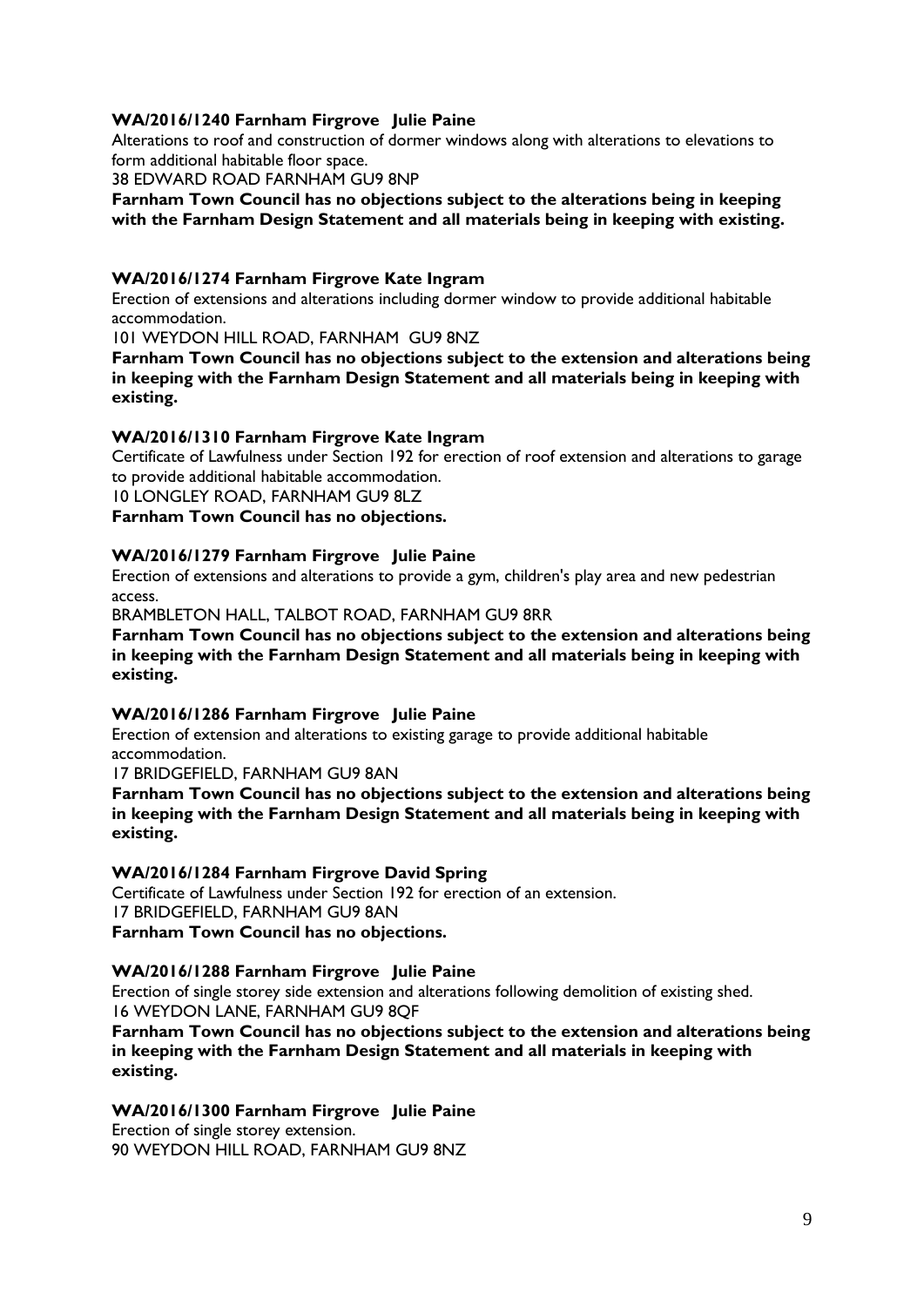**Farnham Town Council has no objections subject to the extension being in keeping with the Farnham Design Statement and all materials being in keeping with existing.**

#### **Farnham Hale and Heath End**

**WA/2016/1323 Farnham Hale and Heath End Gemma Paterson**

Outline application for erection of 105 dwellings, to include 32 affordable dwellings and erection of new building for use class D1 purposes and provision of community car park following demolition of existing hotel together with alterations to access.

FARNHAM PARK HOTEL AND RESTAURANT, LOWER HALE, FARNHAM GU9 9RP **Farnham Town Council objects to the application which is not in keeping with the Neighbourhood Plan. The site was not put forward as a development site in the Plan. The local infrastructure is inadequate in terms of sewerage and other facilities. There would be a particularly heavy impact on traffic, with Upper Hale Road already being one of the busiest in the area and unable to cope effectively with the additional traffic movements arising from the development. The Six Bells roundabout already has a worse than average accident record. The development would have an adverse effect on the listed Farnham Park because of its proximity.**

#### **Farnham Moor Park**

**TM/2016/0102 Farnham Moor Park Mr A Clout**

APPLICATION FOR WORKS TO AND REMOVAL OF TREES SUBJECT OF TREE PRESERVATION ORDER 08/15 COMPTON WOOD OLD COMPTON LANE FARNHAM GU9 8EG

**Farnham Town Council has no objections subject to the approval of the Arboricultural** 

**Officer, but is concerned about the amount of works to trees across Farnham.**

#### **WA/2016/1283 Farnham Moor Park David Spring**

Erection of conservatory. 19 MENIN WAY, FARNHAM GU9 8DY **Farnham Town Council has no objections.** 

#### **WA/2016/1317 Farnham Moor Park Kate Ingram**

Application under Section 73 to vary Condition 1 of WA/2016/0088 (plan numbers) to allow for the addition of a non-habitable basement.

SETTERS, 33 CROOKSBURY ROAD, FARNHAM GU10 1QD

**Farnham Town Council has no objections subject to the alterations and extensions being in keeping with the Farnham Design Statement and with existing materials.**

#### **WA/2016/1241 Farnham Moor Park David Spring**

Erection of detached dwelling and construction of vehicular access following demolition of the existing attached garage/utility room.

LAND AT OAKOVER, 2 OLD COMPTON LANE, FARNHAM GU9 8BS

**Farnham Town Council objects to the application on the grounds that it fails to respect the pattern of development in the local area and represents an over-development of the site.**

#### **WA/2016/1337 Farnham Moor ParkJulie Paine**

Erection of a first floor extension and alterations.

22 DOLLIS DRIVE, FARNHAM GU9 9QD

**Farnham Town Council has no objections subject to the alterations and extensions being in keeping with the Farnham Design Statement and with existing materials.**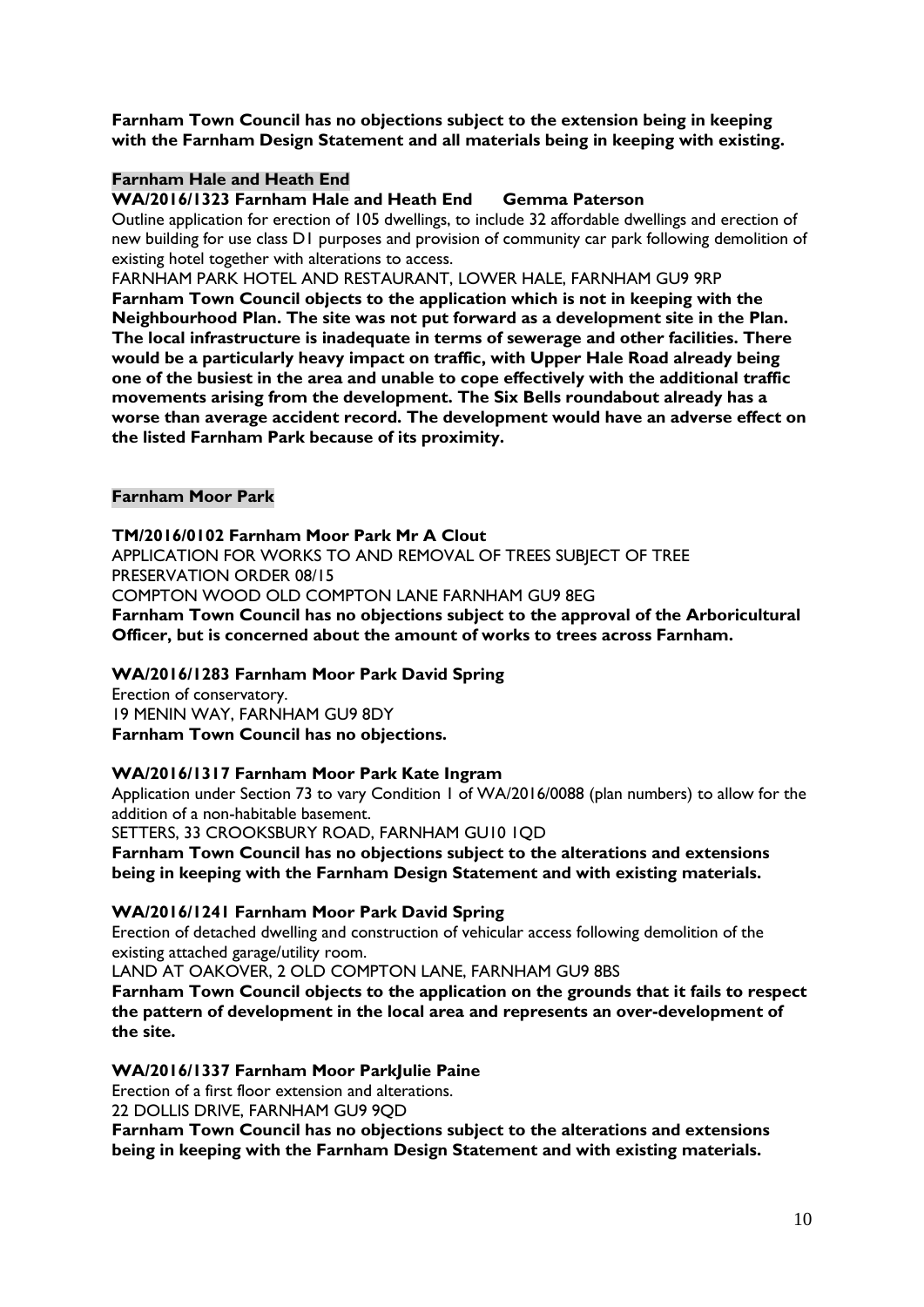#### **Farnham Shortheath and Boundstone**

#### **WA/2016/1253 Farnham Shortheath and Boundstone David Spring**

Erection of single storey extension following demolition of existing conservatory and garage 54 LITTLE GREEN LANE, FARNHAM GU9 8TB

**Farnham Town Council has no objections subject to the extension being in keeping with the Farnham Design Statement and with existing materials.**

#### **Farnham Upper Hale**

#### **NMA/2016/0113 Farnham Upper Hale Mrs M Knight**

Amendment to WA/2016/0210 to provide alterations to elevation and raised decking/steps. 24 LAWDAY PLACE LANE, FARNHAM GU9 0BT

**Farnham Town Council has no objections subject to the extensions being in keeping with the Farnham Design Statement and with existing materials.**

#### **WA/2016/1244 Farnham Upper Hale Amy Radford**

Erection of a new dwelling with associated garage/ancillary outbuilding following demolition of existing dwelling and garaging.

LADYACRE HOUSE, OLD PARK LANE, FARNHAM GU10 5AA

**Farnham Town Council objects to the application on the grounds that it does not accord with the Farnham Design Statement, and is out of keeping with the character of Old Park and Old Park Lane.**

#### **WA/2016/1252 Farnham Upper Hale David Spring**

Construction of a dropped kerb and parking area. 82 ALMA LANE, FARNHAM GU9 0LP **Farnham Town Council has no objections.**

#### **WA/2016/1220 Farnham Upper Hale David Spring**

Erection of a dwelling and associated works following demolition of outbuildings; demolition of extensions and alterations to 2 existing dwellings. LAND AT 17 & 19 HOPE LANE, FARNHAM GU9 0HZ **Farnham Town Council has no objections subject to being in keeping with the Farnham Design Statement and with existing materials.**

#### **Farnham Weybourne and Badshot Lea**

#### **WA/2016/1270 Farnham Weybourne and Badshot Lea Julie Paine**

Erection of single-storey front extension.

20 WENTWORTH CLOSE, FARNHAM GU9 9HJ **Farnham Town Council has no objections subject to the extension being in keeping** 

# **with the Farnham Design Statement and all materials used in keeping with existing.**

**NMA/2016/0118 Farnham Weybourne and Badshot Lea Mrs M Knight** Amendment to WA/2015/2207 to provide alterations to elevations and omission of a canopy. LOWER WEYBOURNE LANE DEPOT, LOWER WEYBOURNE LANE, FARNHAM GU9 9HP

**Farnham Town Council has no objections.**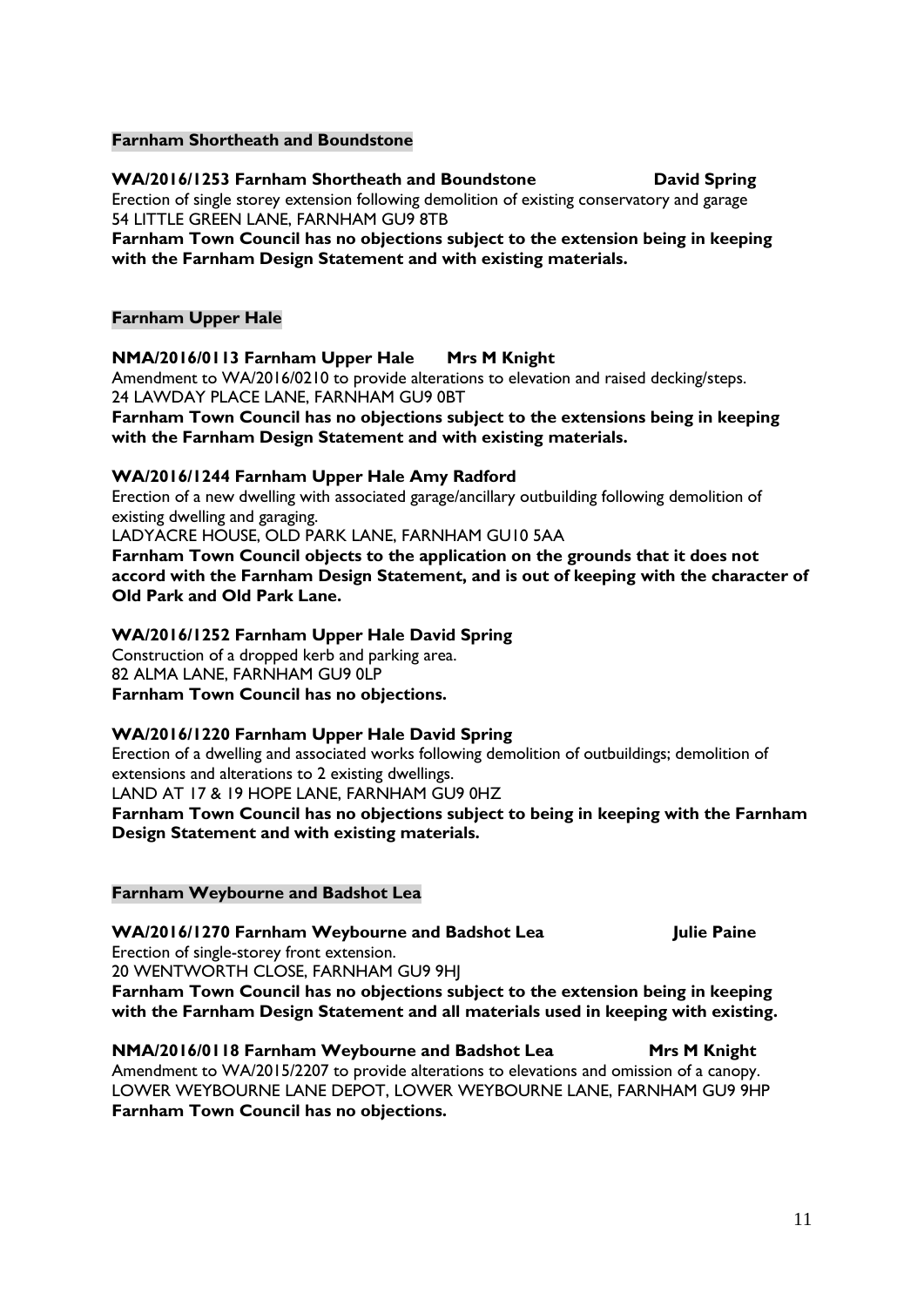| Erection of extension and alterations.                                                                                                                                   | $\mathbf{u}_i$         |
|--------------------------------------------------------------------------------------------------------------------------------------------------------------------------|------------------------|
| 6 CHARTWELL, WRECCLESHAM GU9 8SU                                                                                                                                         |                        |
| Farnham Town Council has no objections, subject to the extensions and alterations                                                                                        |                        |
| being in keeping with the Farnham Design statement.                                                                                                                      |                        |
| WA/2016/1237 Farnham Wrecclesham and Rowledge                                                                                                                            | <b>Julie Paine</b>     |
| Erection of single-storey extension and alterations.                                                                                                                     |                        |
| 22 COLESON HILL ROAD, WRECCLESHAM GUI0 4QQ                                                                                                                               |                        |
| Farnham Town Council has no objections, subject to the extensions and alterations<br>being in keeping with the Farnham Design statement.                                 |                        |
| WA/2016/1264 Farnham Wrecclesham and Rowledge                                                                                                                            | <b>Rachel Kellas</b>   |
| Erection of 9 dwellings and associated works following demolition of unlisted buildings in a                                                                             |                        |
| Conservation Area (revision of WA/2015/1979).                                                                                                                            |                        |
| 6 THE STREET, WRECCLESHAM GUI0 4PR                                                                                                                                       |                        |
| Farnham Town Council has no objections but is concerned to see appropriate                                                                                               |                        |
| management of the traffic impact on the A325. The current site is brownfield and is a<br>suggested area for development in the Farnham Neighbourhood Plan.               |                        |
| WA/2016/1304 Farnham Wrecclesham and Rowledge                                                                                                                            | <b>Kayleigh Taylor</b> |
| Erection of an attached dwelling, extensions and alterations to existing dwelling together with                                                                          |                        |
| alterations to existing access and associated works.                                                                                                                     |                        |
| LAND AT 2 WOODCUT ROAD, WRECCLESHAM GUI0 4QF                                                                                                                             |                        |
| Farnham Town Council objects to the application on the grounds that it is not in<br>keeping with the Neighbourhood Plan and the consultation on which the Plan is based. |                        |
| It is overdevelopment and would be out of keeping with the character of the local area<br>removing protected garden land.                                                |                        |
|                                                                                                                                                                          |                        |
|                                                                                                                                                                          |                        |

Application under Section 73 to vary Condition 22 of WA/2015/1116 (approved plan numbers) to allow alterations. 66 WRECCLESHAM HILL, WRECCLESHAM GU10 4JS

**Farnham Town Council has no objections, subject to the alterations being in keeping** 

**with the Farnham Design statement.**

**WA/2016/1231 Farnham Wrecclesham and Rowledge David Spring**

**Farnham Wrecclesham and Rowledge**

Lane.

The erection of a single storey rear extension which would extend beyond the rear wall of the original house by 6m, for which the height would be 3.147m, and for which the height of the eaves would be 2.975m. 88 LOWER WEYBOURNE LANE, FARNHAM GU9 9LG

**Farnham Town Council has no objections subject to the extension being in keeping with the Farnham Design Statement and all materials used in keeping with existing.**

Erection of 64 Dwellings including 22 affordable with associated parking; new access from Monkton

**WA/2016/1335 Farnham Weybourne and Badshot Lea Myles Joyce**

LAND AT GREEN LANE FARM, GREEN LANE, BADSHOT LEA GU9 9JL **Members deferred commenting while seeking further information.**

**DW/2016/0030 Farnham Weybourne and Badshot Lea Kayleigh Taylor**

**WA/2016/1314 Farnham Wrecclesham and Rowledge Kayleigh Taylor**